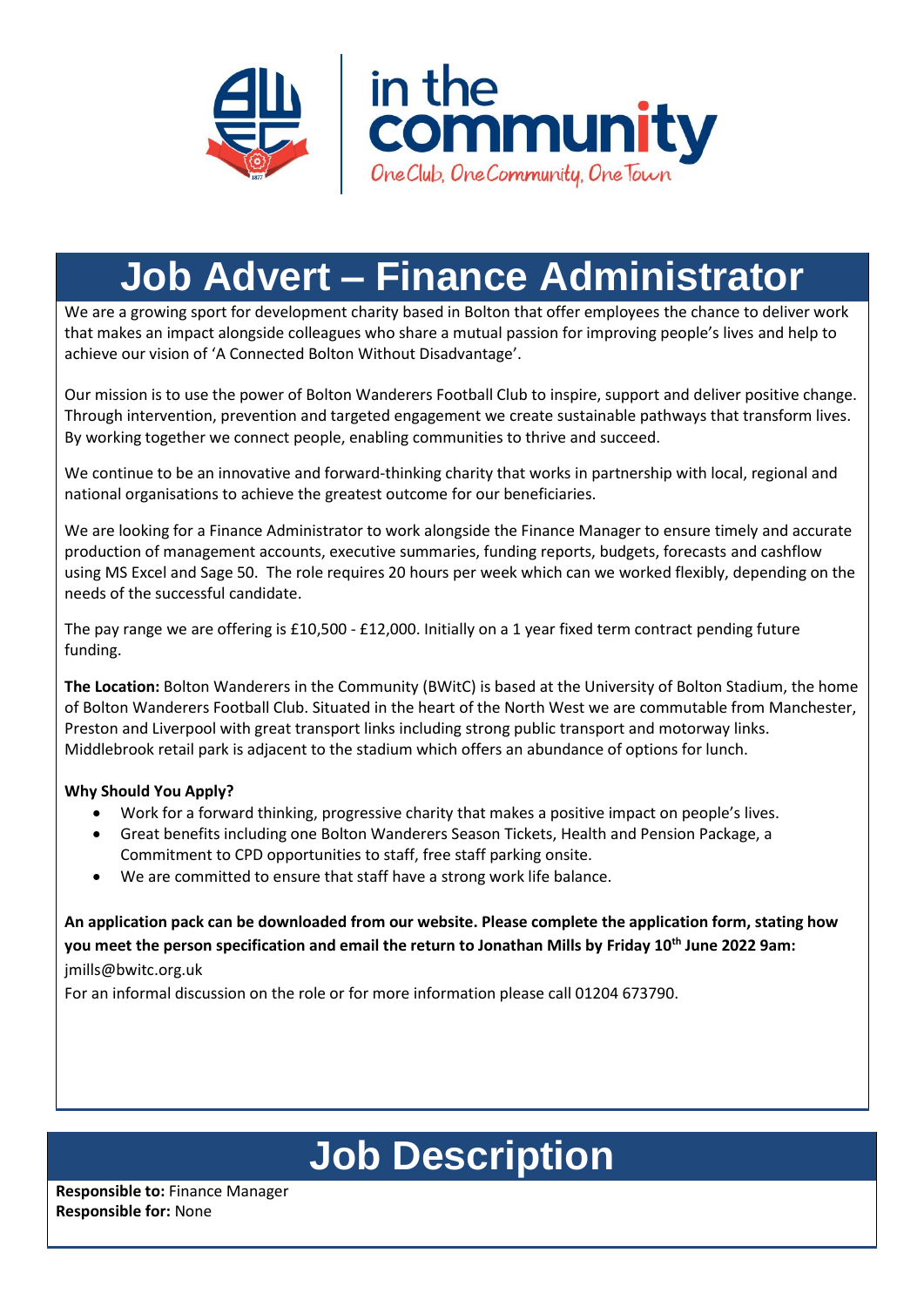



### **Main duties and responsibilities:**

The overall aim of the role is to assist the Finance Manager to maintain accurate financial records

- Be responsible for Petty cash.
- Create and update spreadsheets
- Manage accounts receivable and payable
- Process day to day financial transactions
- Ensure invoices are posted to the correct department and fund and authorised by the appropriate manager
- Update the cashflow forecast on a regular basis highlighting any areas of concern
- Identify and address account discrepancies
- Inputting and amending information on Sage 50 accounting systems
- Generate reports upon request from Sage 50
- Banking in a timely manner
- Liaising with various departments chasing for information and fact finding
- Process monthly bank reconciliations
- Ensure financial records are filed correctly and archived in line with company procedures
- To be an ambassador of BWitC by supporting us in creating a connected Bolton without disadvantage offering excellent customer service at all times and upholding the professional image of BWFC and BWitC.
- To represent BWitC at relevant activities/events
- To perform other duties as required, which are considered relevant to the objectives of BWitC

# **Person Specification**

#### **ESSENTAL CRITERIA**

#### **Qualifications:**

- AAT Level 1
- GCSEs or their equivalent in maths and English in grades 9-4 (A\*-C).

#### **Ability and Skills:**

- Excellent written and verbal communication skills
- Attention to detail
- Organisation, planning and record keeping skills
- IT skills and a knowledge of Microsoft Office programmes, in particularly an advanced knowledge of MS Excel
- Knowledge of creating and generating reports from Sage 50
- A passion to strive for continual improvement and a commitment to delivering a quality service

#### **Experience**

- Experience of using Sage 50
- Experience working in the charity sector
- Experience working in a finance position

#### **Special Attributes**